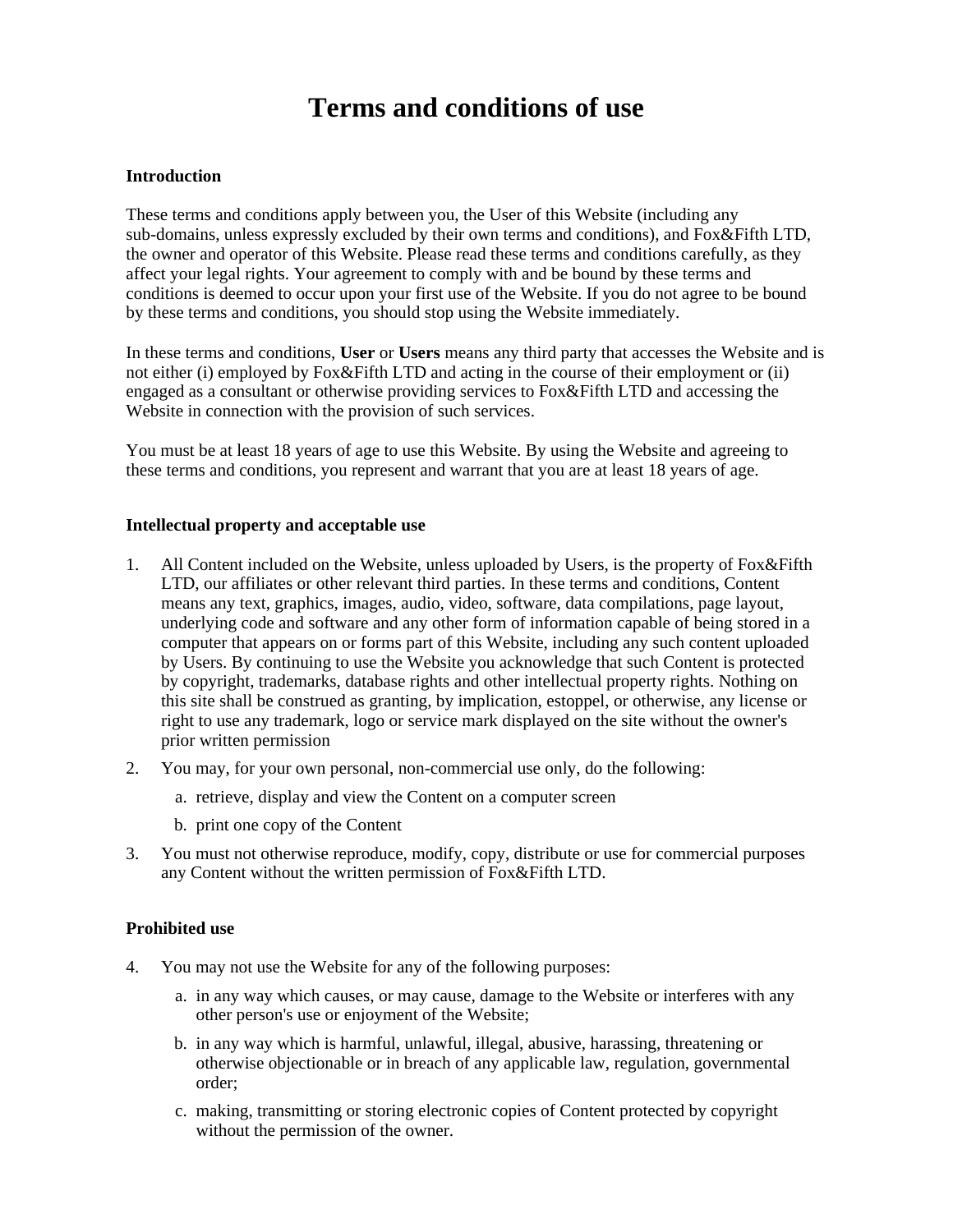#### **Links to other websites**

- 5. This Website may contain links to other sites. Unless expressly stated, these sites are not under the control of Fox&Fifth LTD or that of our affiliates.
- 6. We assume no responsibility for the content of such Websites and disclaim liability for any and all forms of loss or damage arising out of the use of them.
- 7. The inclusion of a link to another site on this Website does not imply any endorsement of the sites themselves or of those in control of them.

# **Privacy Policy and Cookies Policy**

8. Use of the Website is also governed by our Privacy Policy and Cookies Policy, which are incorporated into these terms and conditions by this reference. To view the Privacy Policy and Cookies Policy, please click on the following: https://www.foxfifth.com/privacy-policy/ and https://www.foxfifth.com/privacy-policy/.

### **Availability of the Website and disclaimers**

- 9. Any online facilities, tools, services or information that Fox&Fifth LTD makes available through the Website (the **Service**) is provided "as is" and on an "as available" basis. We give no warranty that the Service will be free of defects and/or faults. To the maximum extent permitted by the law, we provide no warranties (express or implied) of fitness for a particular purpose, accuracy of information, compatibility and satisfactory quality. Fox&Fifth LTD is under no obligation to update information on the Website.
- 10. Whilst Fox&Fifth LTD uses reasonable endeavours to ensure that the Website is secure and free of errors, viruses and other malware, we give no warranty or guaranty in that regard and all Users take responsibility for their own security, that of their personal details and their computers.
- 11. Fox&Fifth LTD accepts no liability for any disruption or non-availability of the Website.
- 12. Fox&Fifth LTD reserves the right to alter, suspend or discontinue any part (or the whole of) the Website including, but not limited to, any products and/or services available. These terms and conditions shall continue to apply to any modified version of the Website unless it is expressly stated otherwise.

# **Limitation of liability**

- 13. Nothing in these terms and conditions will: (a) limit or exclude our or your liability for death or personal injury resulting from our or your negligence, as applicable; (b) limit or exclude our or your liability for fraud or fraudulent misrepresentation; or (c) limit or exclude any of our or your liabilities in any way that is not permitted under applicable law.
- 14. We will not be liable to you in respect of any losses arising out of events beyond our reasonable control.
- 15. To the maximum extent permitted by law, Fox&Fifth LTD accepts no liability for any of the following:
	- a. any business losses, such as loss of profits, income, revenue, anticipated savings, business, contracts, goodwill or commercial opportunities;
	- b. loss or corruption of any data, database or software;
	- c. any special, indirect or consequential loss or damage.